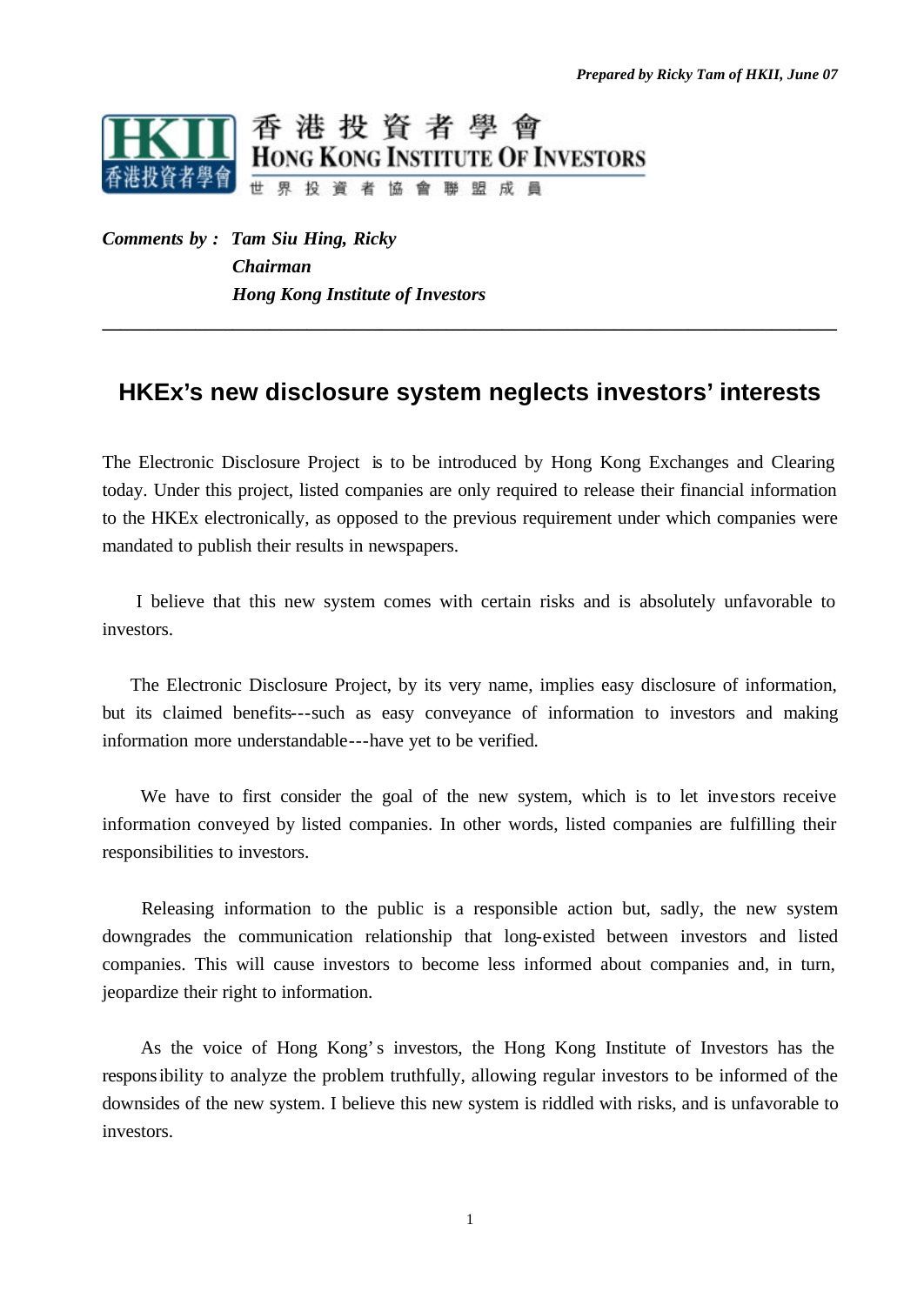# **The dangers and unreliability of disclosing information via a single channel:**

When listed companies release their financial information only through HKEx and its company Web site, certain dangers are involved.

For instance, when I visited a certain big bank's Web site after it announced its results, the network was extremely busy and the report failed to load---probably due to an overload of European and American analysts, as well as investors, all browsing the Web site at the same time.

 Given the continued increase of investors in the Hong Kong stock market, if certain companies were to release some important information that attracted investors and the public to visit the Web site at the same time, the HKEx and companies' Web sites will most likely be unable to handle the volume of visitors.

 Likewise, at the trading debut of some popular IPOs, quite a few investors who trade online may find the trading system slow. The online trading systems of some banks could even break down and cause investors' computers to crash.

 I have reason to doubt that, in the event of important announcements such as IPO results and shares applications, the HKEx and company Web sites will have the ability to manage large numbers of investors browsing their Web sites at the same time. Some investors will probably be forced to sell their shares at a lower price than they bought at, resulting in a loss. Who wouldn't be frustrated and angry?

# **Information released via the Internet will create trouble for investors.**

 Most listed companies' Web sites are hard to locate---perhaps those behind the new system have never actually attempted to research a listed company's Web site.

#### *HKEx Web Site is not user friendly:*

The HKEx Web page is far from user friendly. It is difficult, for instance, to locate HSF open interest, short selling, share or market data.

### *Discrimination against traditional investors:*

It also discriminates against traditional investors. Many investors in Hong Kong are aged